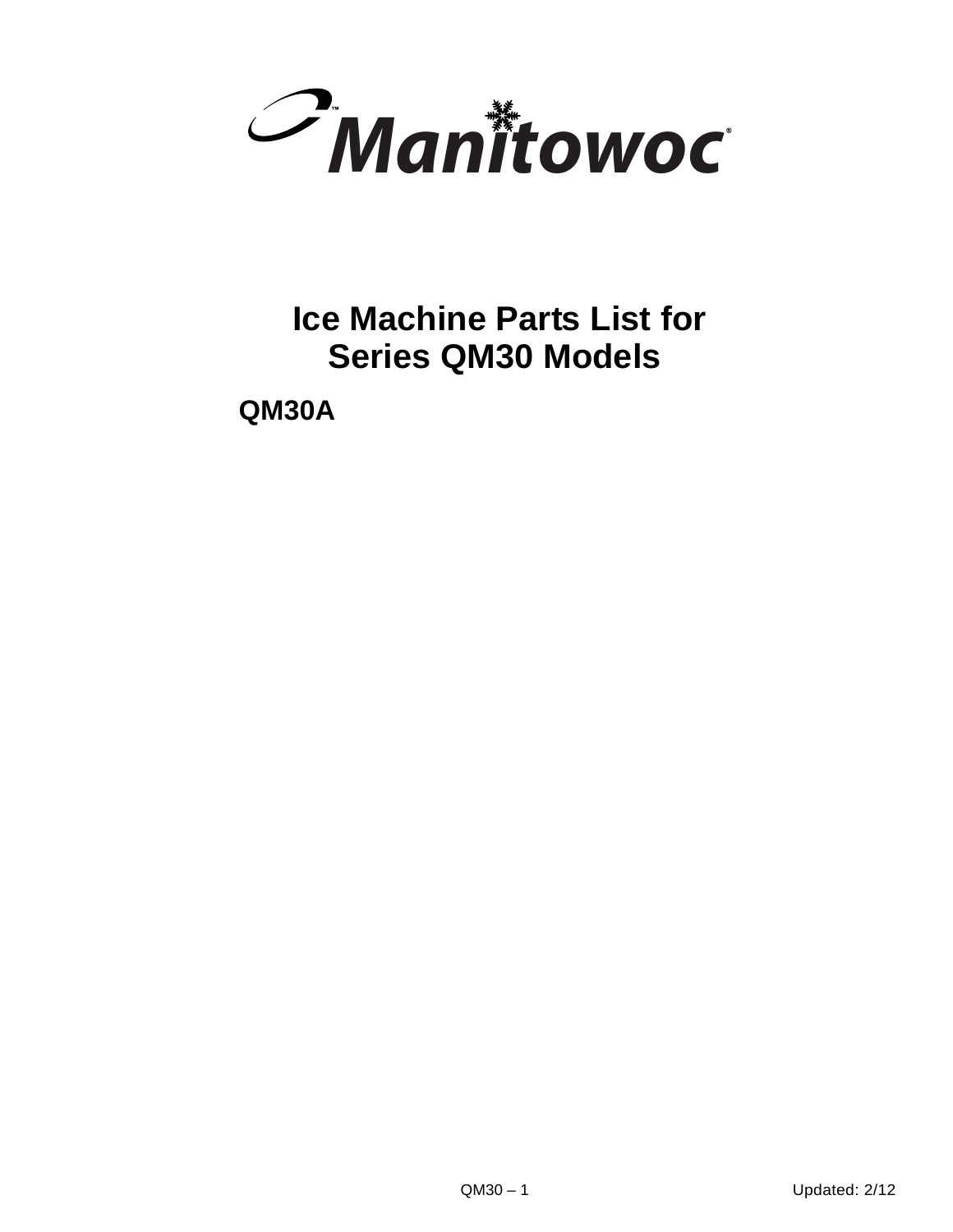

<span id="page-1-7"></span><span id="page-1-6"></span><span id="page-1-5"></span><span id="page-1-4"></span><span id="page-1-3"></span><span id="page-1-2"></span><span id="page-1-1"></span><span id="page-1-0"></span>

| <b>DESCRIPTION</b>                     |                           | <b>PART NO.</b> |  |
|----------------------------------------|---------------------------|-----------------|--|
|                                        |                           | 7629243         |  |
|                                        |                           | +2511373        |  |
| 2                                      |                           | 2301513         |  |
| 3                                      |                           | 8505533         |  |
| 4                                      |                           | +7629661        |  |
| 5                                      | <b>Water Inlet Valve</b>  |                 |  |
|                                        |                           |                 |  |
|                                        |                           | 2405143         |  |
|                                        |                           | 040001675       |  |
| 6                                      | Wire Harness (Not shown)  |                 |  |
|                                        |                           | 2008323         |  |
|                                        |                           | 2008313         |  |
|                                        |                           | 2032403         |  |
| $\overline{7}$                         | Electric Cord (Not shown) |                 |  |
|                                        |                           |                 |  |
|                                        |                           | 2006749         |  |
| 8                                      |                           | 2351313         |  |
| Miscellaneous - Brackets, Screws, etc. |                           |                 |  |
| 9                                      |                           | 4302253         |  |
| 10                                     |                           | +5202069        |  |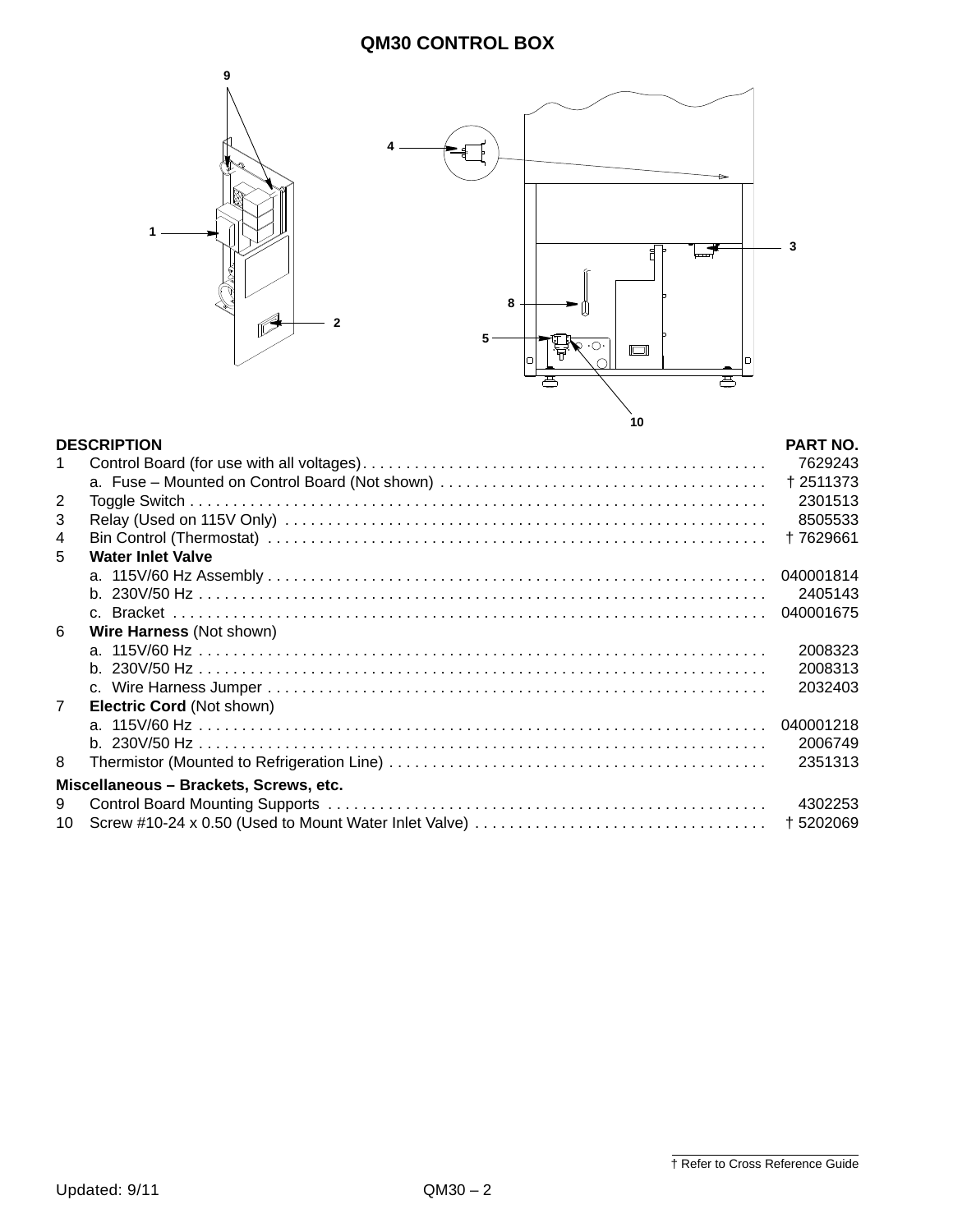### **QM30 EVAPORATOR ASSEMBLY**



#### <span id="page-2-13"></span><span id="page-2-12"></span><span id="page-2-11"></span><span id="page-2-10"></span><span id="page-2-9"></span><span id="page-2-8"></span><span id="page-2-7"></span><span id="page-2-6"></span><span id="page-2-5"></span><span id="page-2-4"></span><span id="page-2-3"></span><span id="page-2-2"></span><span id="page-2-1"></span><span id="page-2-0"></span>**DESCRIPTION PART NO.** 1 **Evaporator Assembly** a. Dice Cube . . . . . . . . . . . . . . . . . . . . . . . . . . . . . . . . . . . . . . . . . . . . . . . . . . . . . . . . . . . . . . . . . . . . 7627923 2 **Water Pump** a. 115V/60 Hz . . . . . . . . . . . . . . . . . . . . . . . . . . . . . . . . . . . . . . . . . . . . . . . . . . . . . . . . . . . . . . . . . . . † 2001423 b. 230V/50 Hz - Before Serial Number 310145529 . . . . . . . . . . . . . . . . . . . . . . . . . . . . . . . . . . . . . . † 2001413 c. 230V/50 Hz - After Serial Number 310145529 . . . . . . . . . . . . . . . . . . . . . . . . . . . . . . . . . . . . . . . . 040000944 3 Water Distributor . . . . . . . . . . . . . . . . . . . . . . . . . . . . . . . . . . . . . . . . . . . . . . . . . . . . . . . . . . . . . . . . . † 7629403 4 Water Drain Stand Pipe . . . . . . . . . . . . . . . . . . . . . . . . . . . . . . . . . . . . . . . . . . . . . . . . . . . . . . . . . . . . 040001210 5 Water Trough . . . . . . . . . . . . . . . . . . . . . . . . . . . . . . . . . . . . . . . . . . . . . . . . . . . . . . . . . . . . . . . . . . . . 040001227 **Miscellaneous – Brackets, Screws, etc.** 6 Bin Control (Thermostat) Tube. . . . . . . . . . . . . . . . . . . . . . . . . . . . . . . . . . . . . . . . . . . . . . . . . . . . . . . 000000112 7 Water Inlet Tubing (0.25 OD) . . . . . . . . . . . . . . . . . . . . . . . . . . . . . . . . . . . . . . . . . . . . . . . . . . . . . . . . 4420291 8 Water Inlet Elbow (90° Barbed w/Male Nut). . . . . . . . . . . . . . . . . . . . . . . . . . . . . . . . . . . . . . . . . . . . . 8390133 a. Water Inlet Elbow (90° Female w/Nut) . . . . . . . . . . . . . . . . . . . . . . . . . . . . . . . . . . . . . . . . . . . . . . 8390143 9 Water Inlet Tubing Compression Nut on Water Inlet Valve (Package of 2) . . . . . . . . . . . . . . . . . . . . . † 5650729 10 Water Pump Out Tubing (0.50 ID) . . . . . . . . . . . . . . . . . . . . . . . . . . . . . . . . . . . . . . . . . . . . . . . . . . . . 040001212 11 Stain Pipe Drain Tubing (0.625 ID). . . . . . . . . . . . . . . . . . . . . . . . . . . . . . . . . . . . . . . . . . . . . . . . . . . . † 4420383 12 Water Trough Drain Tubing (0.625 ID). . . . . . . . . . . . . . . . . . . . . . . . . . . . . . . . . . . . . . . . . . . . . . . . . 4421443 13 Water Trough Drain Tubing Clamp. . . . . . . . . . . . . . . . . . . . . . . . . . . . . . . . . . . . . . . . . . . . . . . . . . . . 5650649 14 Thumbscrew. . . . . . . . . . . . . . . . . . . . . . . . . . . . . . . . . . . . . . . . . . . . . . . . . . . . . . . . . . . . . . . . . . . . . 5305123 15 Thumbscrew for Water Trough and Water Distributor (Stainless Steel Head) . . . . . . . . . . . . . . . . . . . 5012169 16 Thumbscrew for Water Trough and Water Distributor (Plastic Head) . . . . . . . . . . . . . . . . . . . . . . . . . 040001217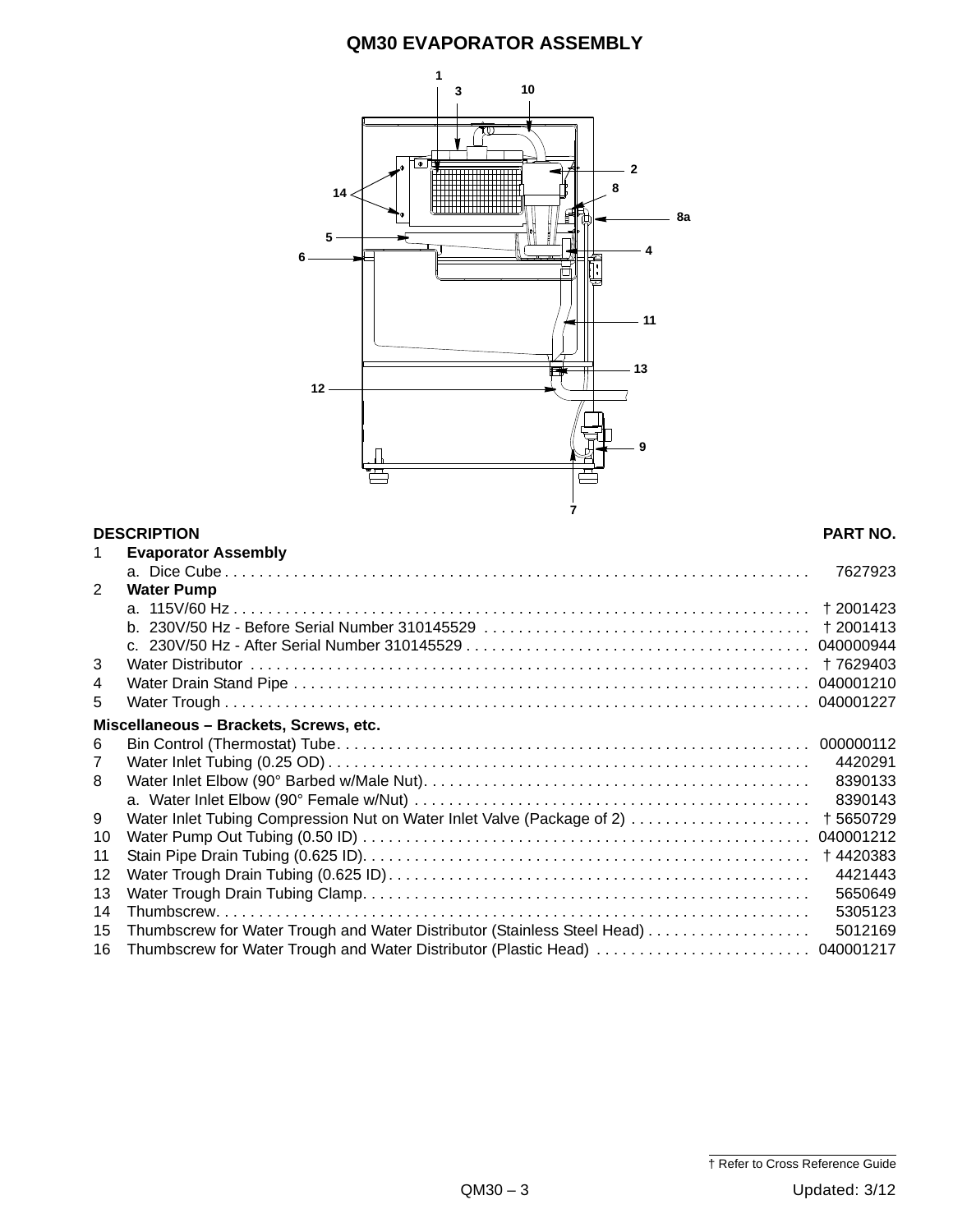<span id="page-3-3"></span><span id="page-3-2"></span><span id="page-3-1"></span><span id="page-3-0"></span>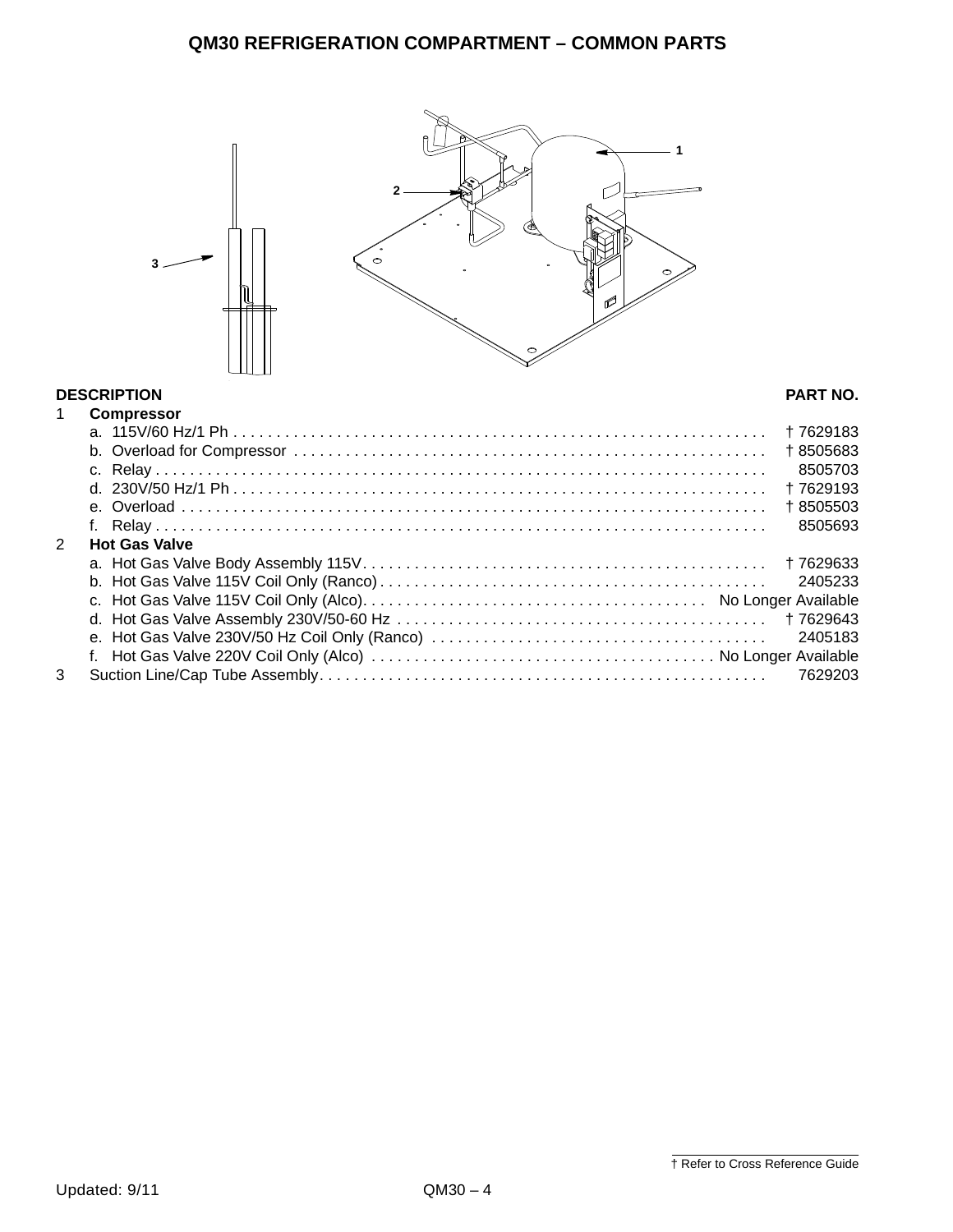# **QM30 REFRIGERATION COMPARTMENT – AIR-COOLED**



<span id="page-4-7"></span><span id="page-4-6"></span><span id="page-4-5"></span><span id="page-4-4"></span><span id="page-4-3"></span><span id="page-4-2"></span><span id="page-4-1"></span><span id="page-4-0"></span>

| <b>DESCRIPTION</b>                     |                  |         |  |
|----------------------------------------|------------------|---------|--|
| $\mathbf{1}$                           |                  | Page 4  |  |
| 2                                      |                  | 8851353 |  |
| 3                                      | <b>Fan Motor</b> |         |  |
|                                        |                  | 2000223 |  |
|                                        |                  | 2000213 |  |
| $\overline{4}$                         |                  | 2416243 |  |
| $5^{\circ}$                            |                  | 8253433 |  |
| Miscellaneous - Brackets, Screws, etc. |                  |         |  |
| 6                                      |                  | 6029381 |  |
| $\overline{7}$                         |                  | 6061741 |  |
| 8                                      |                  | 5005513 |  |
| 9                                      |                  |         |  |
| 10                                     |                  |         |  |